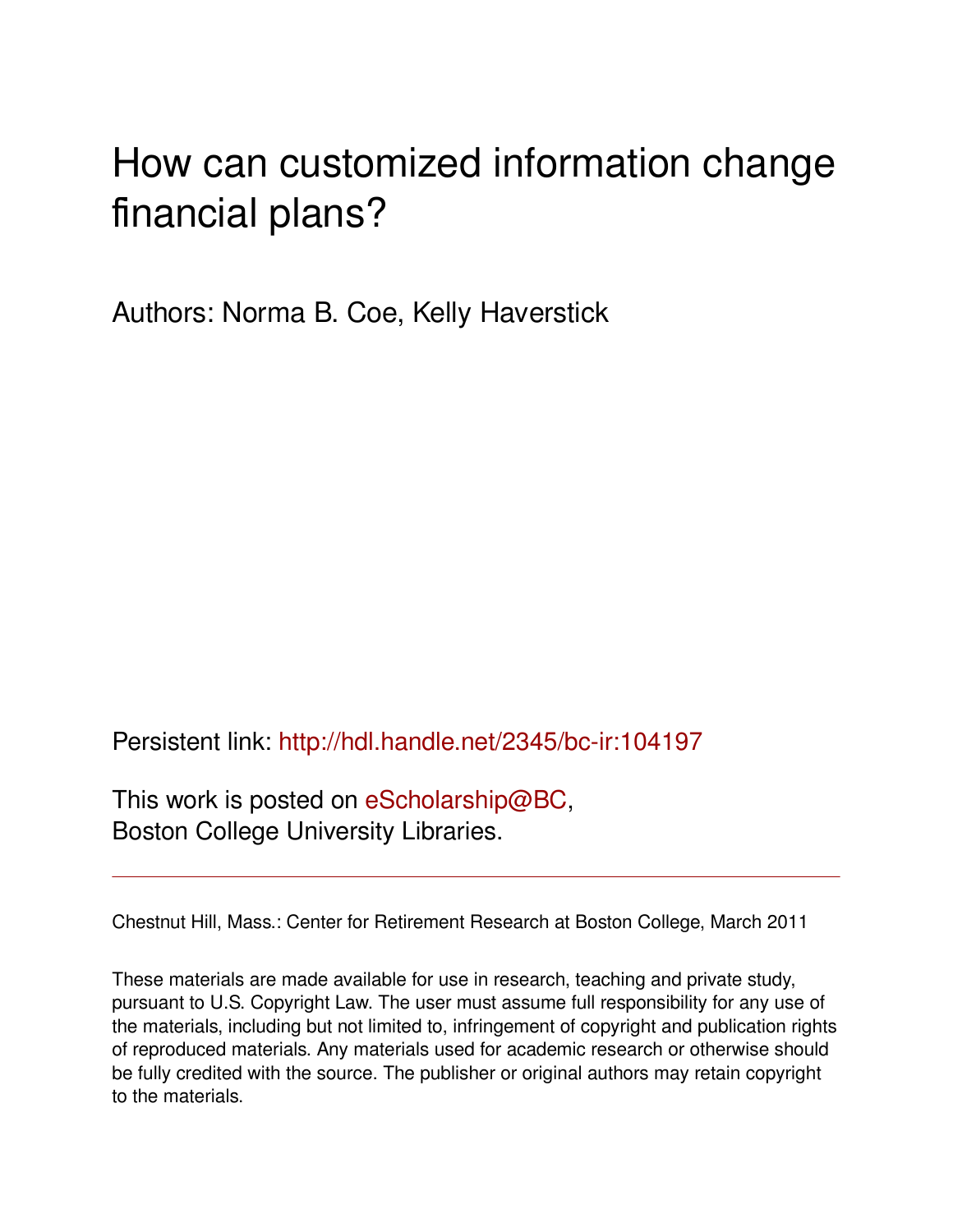# HOW CAN CUSTOMIZED INFORMATION CHANGE FINANCIAL PLANS?

BY NORMA B. COE AND KELLY HAVERSTICK\*

#### Introduction

Many workers nearing retirement experienced a dramatic decrease in their retirement assets when the stock market crashed in 2008. In order to maintain their expected standard of living in retirement, workers needed to work longer, save more, or do both. To measure the response of older workers to this downturn, the Center for Retirement Research at Boston College (CRR) fielded the *CRR 2009 Retirement Survey* on a nationally representative sample of 45-59-year-old labor force participants with relatively high pre-downturn assets.<sup>1</sup>

This *brief* is the final in a series of four based on the *CRR 2009 Retirement Survey*. The first *brief* described the *Survey* and highlighted the inclusion of numerous financial, employment, and behavioral factors that are omitted from other surveys.<sup>2</sup> The second *brief* explored the relationship between these factors and worker responses to the downturn.<sup>3</sup> The third *brief* examined how worker responses were affected when their options were made explicit – work longer, save more, or live on less in retirement.<sup>4</sup> This *brief* explores how respondents reacted once they received information tailored to their specific situation.

This *brief* is organized as follows. The first section provides an overview of the workers' initial responses – work more, save more, both, or neither. The second section describes how these stated responses changed after respondents received "expert advice" that quantified the trade-off based on their specific circumstances. The third section looks at the characteristics of responders who remained committed to taking no action even after the expert advice. The fourth section assesses whether the expert advice led certain respondents to better calibrate their plans. The final section concludes that providing tailored financial advice may help some individuals improve their response to an adverse financial development.

## How Did Respondents React Initially?

This analysis is for a sub-sample of the full survey: those individuals who had accumulated at least \$50,000 in retirement savings before the downturn and had lost at least 10 percent of retirement

\* Norma B. Coe is associate director for research at the Center for Retirement Research at Boston College (CRR). Kelly Haverstick is a research economist at the CRR.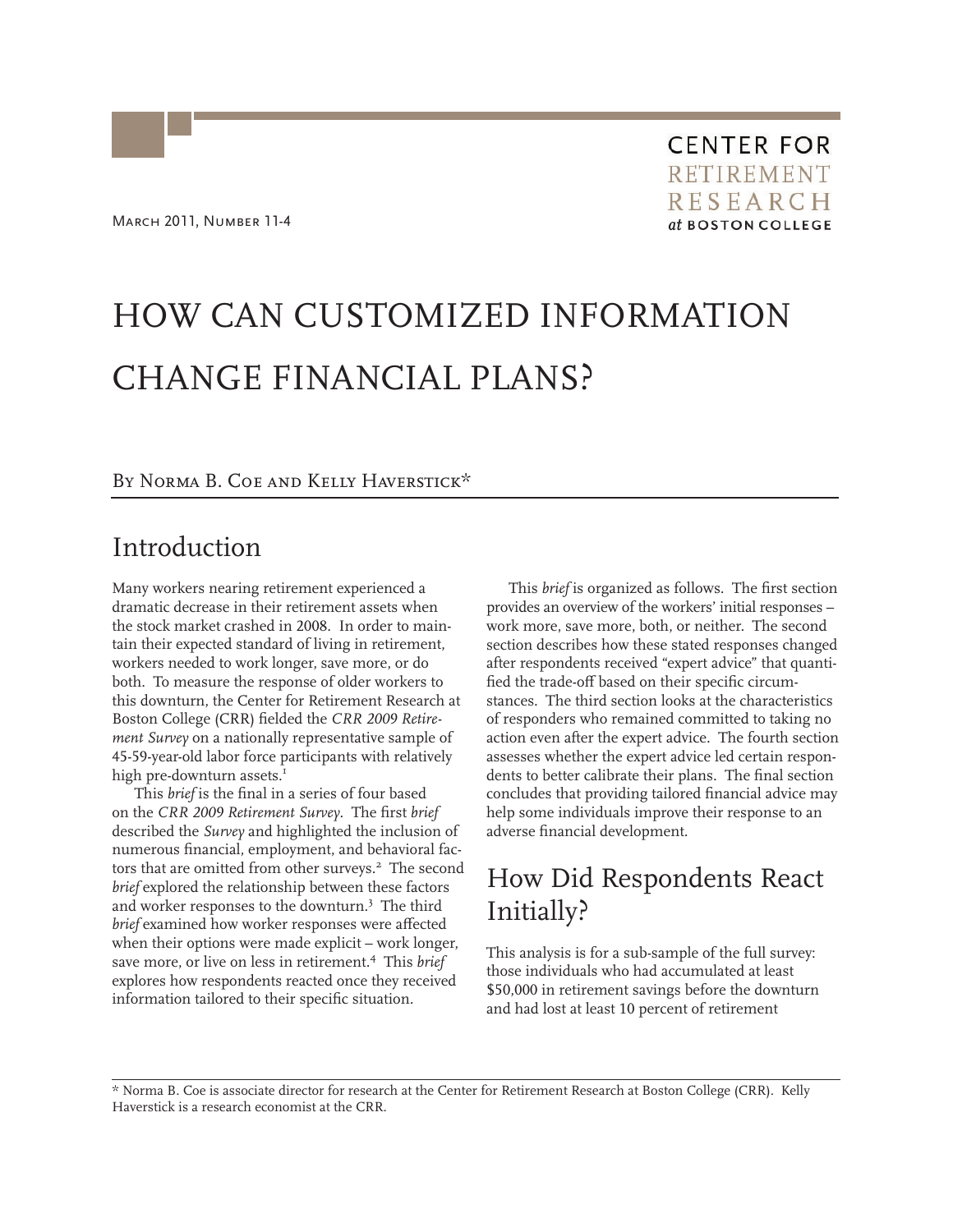assets at the time of the interview.<sup>5</sup> Figure 1 shows the distribution of initial responses for this group. The initial responses to the downturn of these respondents are similar to those of the full sample, with a substantial 43 percent intending to neither work longer nor save more.





*Source:* Authors' calculations from Center for Retirement Research at Boston College, *CRR 2009 Retirement Survey*.

## Intended Actions After Receiving Customized Advice

One of the unique features of the *2009 CRR Retirement Survey* is the administration of two distinct information "treatments." In the first treatment, the trade-off between working, saving, and decreased retirement consumption was made explicit, and how this information impacted one's stated intentions was explored in Coe and Haverstick (2010b). Later, the questionnaire introduced a "finance professor" to quantify the trade-off for each respondent. For example, for a respondent who anticipated 25 to 40 percent dependence on assets for retirement income, had adequate pre-downturn assets, and was at least 12 years from retirement, the set of responses provided was: "save an additional 5 percent of earnings"; "retire about one year later"; or "have about 7 percent less income in retirement."

After receiving the quantified trade-off information, respondents then indicated whether they intended to change their saving, work, or retirement income plans relative to their initial response. The distribution of the change in saving and working responses for this sample is shown in Figure 2. Interestingly,



*Source*: Authors' calculations from *CRR 2009 Retirement Survey*.

one-third of the sample indicated that the professor's advice led to no change from their initial response. Second, another third stated that they now would save more to counteract the effects of the downturn, while over one-fifth of the respondents stated that they would work longer after receiving the professor's advice. Finally, almost one-quarter of the respondents said that they now intended to work less than before.

It is important to assess whether the professor's advice led to appropriate changes to the respondents' initial plans. Who are the respondents who are not influenced by the professor's advice? Who is planning to work even longer or save even more than their initial inclination? And who intends to work fewer years? Figure 3 on the next page shows how the professor's advice changed individuals' responses by the four categories of initial reactions. The hope is that respondents who did not react to the professor's advice are generally those who initially *planned to take some action* to counteract the downturn and, thus, are comfortable that their initial plan will be sufficient. However, it turns out that the respondents mostly likely to ignore the professor's advice are those who initially *planned no action* – nearly 40 percent of this group did not change their plans after the advice. Possible explanations for this unwavering attitude are explored in the following section.

Another interesting finding is the substantial proportion of those individuals initially planning to either "work longer only" or "work longer and save more" who were induced to decrease the number of additional years of work (47 and 34 percent, respectively). The pertinent question is whether these decreases are appropriate responses. This topic is explored in a later section.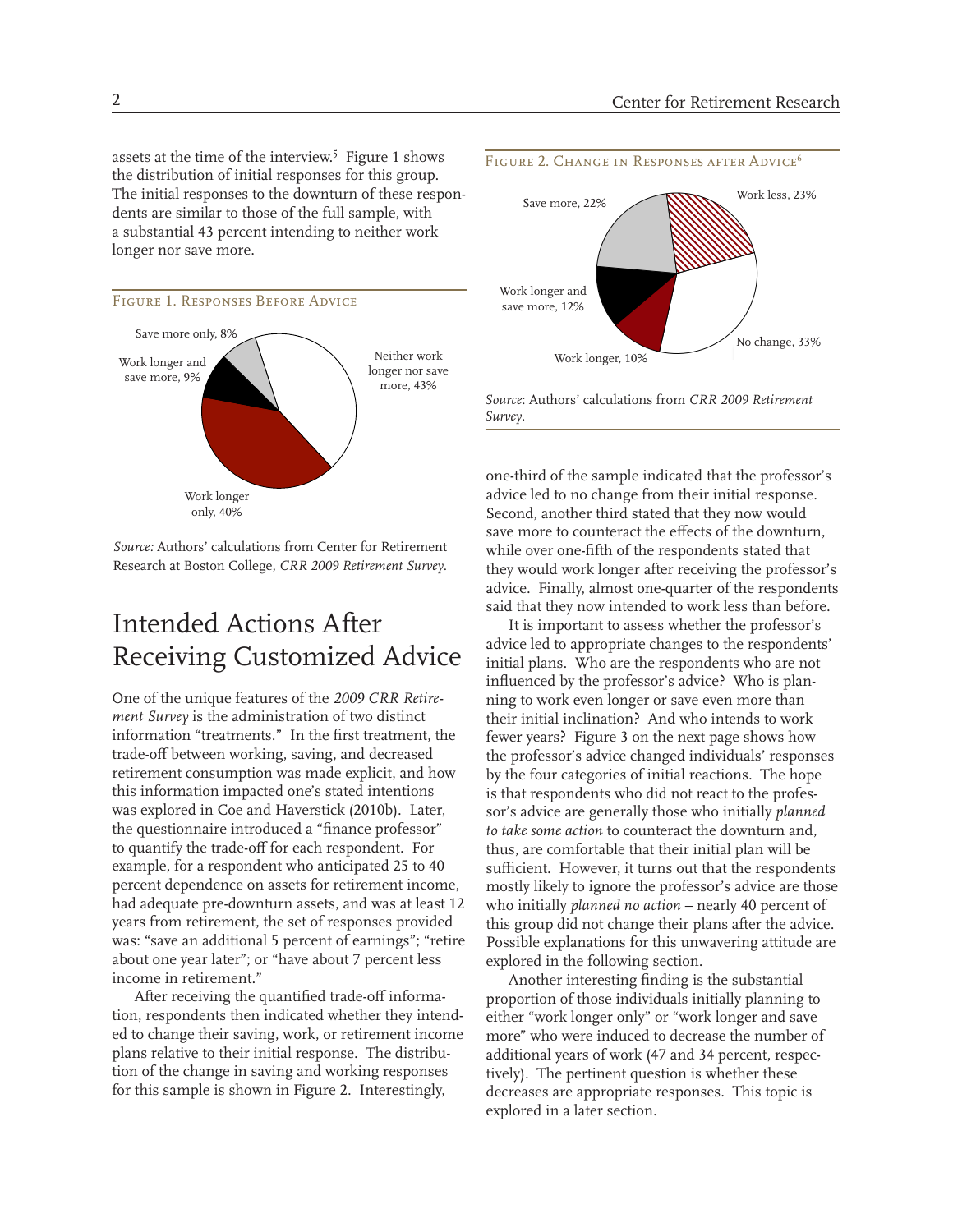#### Figure 3. Planned Responses After Advice, by INITIAL RESPONSE



*Source:* Authors' calculations from *CRR 2009 Retirement Survey*.

#### Can We Explain Committed Non-Responders?

This section explores what characteristics are associated with being a "committed non-responder" – those individuals who persistently expressed no plans to work longer or save more. These individuals may be less dependent on their retirement assets or have high expectations of future stock returns, so they feel no need to increase their savings or extend their work lives. However, most of these characteristics are not statistically significantly different between the "initial non-responders" who reacted to the professor's advice and those who did not. In fact, these two groups differ in only two ways (see Figure 4). First, the "committed non-responders" are older: 31 percent are ages 55-59, while only 10 percent of those individuals changing their plans to include some action are in this age range. For these older respondents, the shorter time horizon until retirement makes the magnitude of the recommended actions that much greater. For example, the average recommended saving rate increase is about 31 percent for the 55-59 age group but only about 9 percent for the younger respondents. Such a dramatic increase in saving may be simply infeasible for the older age group. Working longer may also not seem feasible for someone close to retirement whose retirement plans are firmly in place.

Another characteristic that differs between these two groups is the adequacy of pre-downturn expected retirement income. Almost 70 percent of "committed non-responders" had adequate retirement assets before the downturn, compared to only 40 percent of those who changed their plans in response to the professor's advice. This finding suggests that the "committed non-responders" were more likely to be on-track prior to the downturn and thus may feel more confident in their decision-making ability.





Note: All mean proportions are statistically significantly different between the two groups.

*Source:* Authors' calculations from *CRR 2009 Retirement Survey*.

## Did the Advice Help Curb Overreaction?

Respondents who overreact to the financial downturn are also of concern, as they could wind up with less than optimal retirement outcomes. According to the CRR calculations underlying the "professor's advice," respondents only had to work between six months and a year-and-a-half longer.<sup>7</sup> However, many respondents initially stated that they planned to work considerably longer. Figure 5 on the next page shows that most of the respondents who initially planned to work three or more years longer decreased their work plans to be more in line with the financial advice.<sup>8</sup> For those who initially planned only one additional year of work and then lowered their retirement age based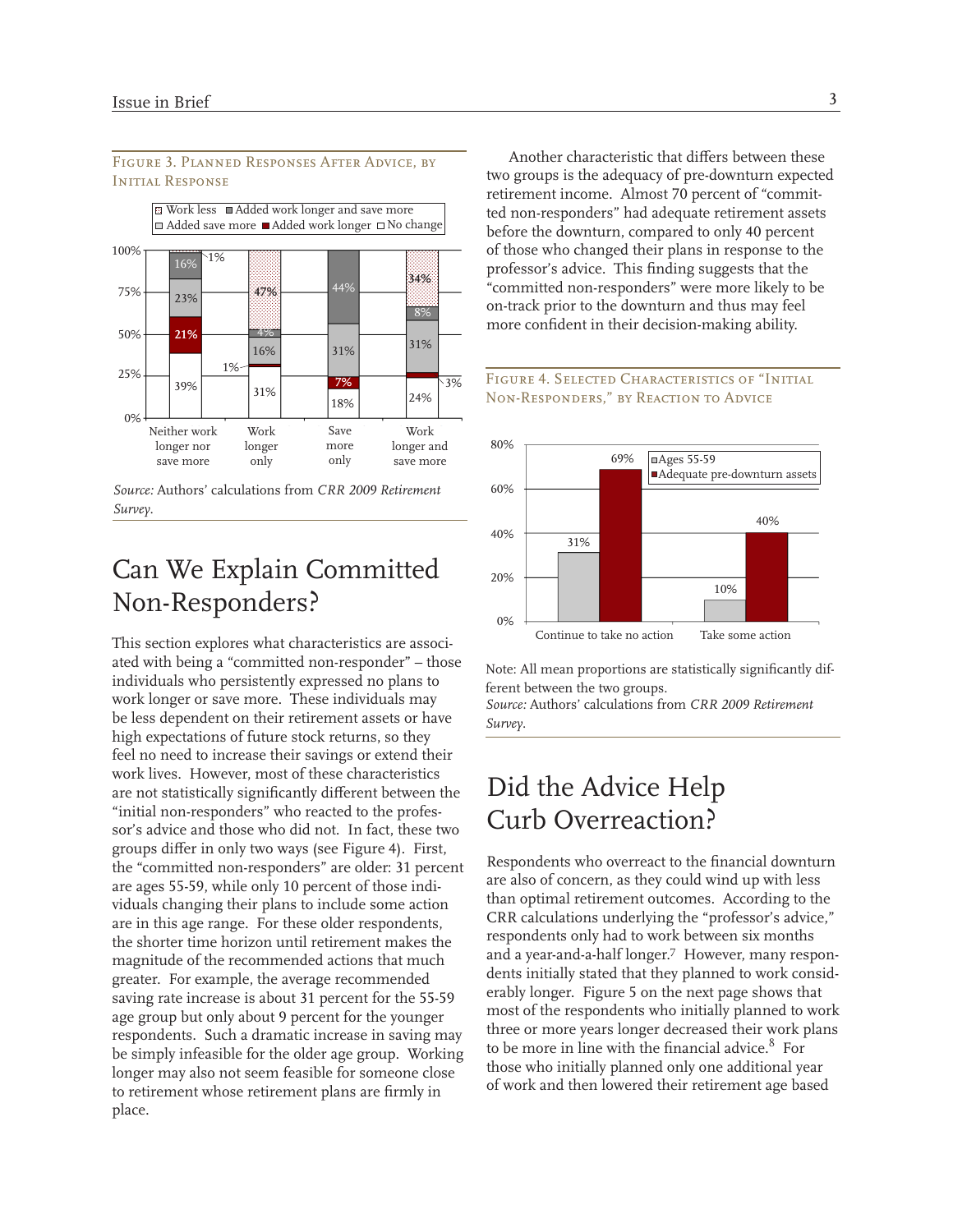on the professor's advice, most of them admitted that they expect to live on less in retirement because of this decrease. Thus, this evidence suggests that the financial advice helped some respondents adjust their work responses to a more appropriate level.

Figure 5. Respondents Who Planned to Work Less after Advice, by Initial Work Response



*Source:* Authors' calculations from *CRR 2009 Retirement Survey*.

#### Conclusion

This *brief* explores the reactions of respondents who received tailored information about the trade-off between working longer, saving more, and decreased retirement income. One-third of respondents did not change their initial plans while almost one-quarter reduced the number of additional years they planned to work. In order to test how constructive the financial advice was, we examine how their responses changed relative to their initial response.

Those who initially planned no response to the downturn were the least likely to change their mind after receiving the professor's advice. Further investigation shows that these "committed non-responders" are older and more likely to have been on-track before the downturn. Perhaps these individuals already have their plans in place, are close to retirement, and feel that they've made good prior decisions in preparing for retirement, so they are not swayed by additional advice.

 Almost all respondents who lowered their retirement age after receiving the customized trade-off information had initially planned to work longer in response to the downturn. Importantly, the advice seems to have decreased the planned working life for those who were overestimating the number of additional years of work needed to counteract their financial losses. Thus, it seems that tailored financial information may help respondents make more reasonable plans.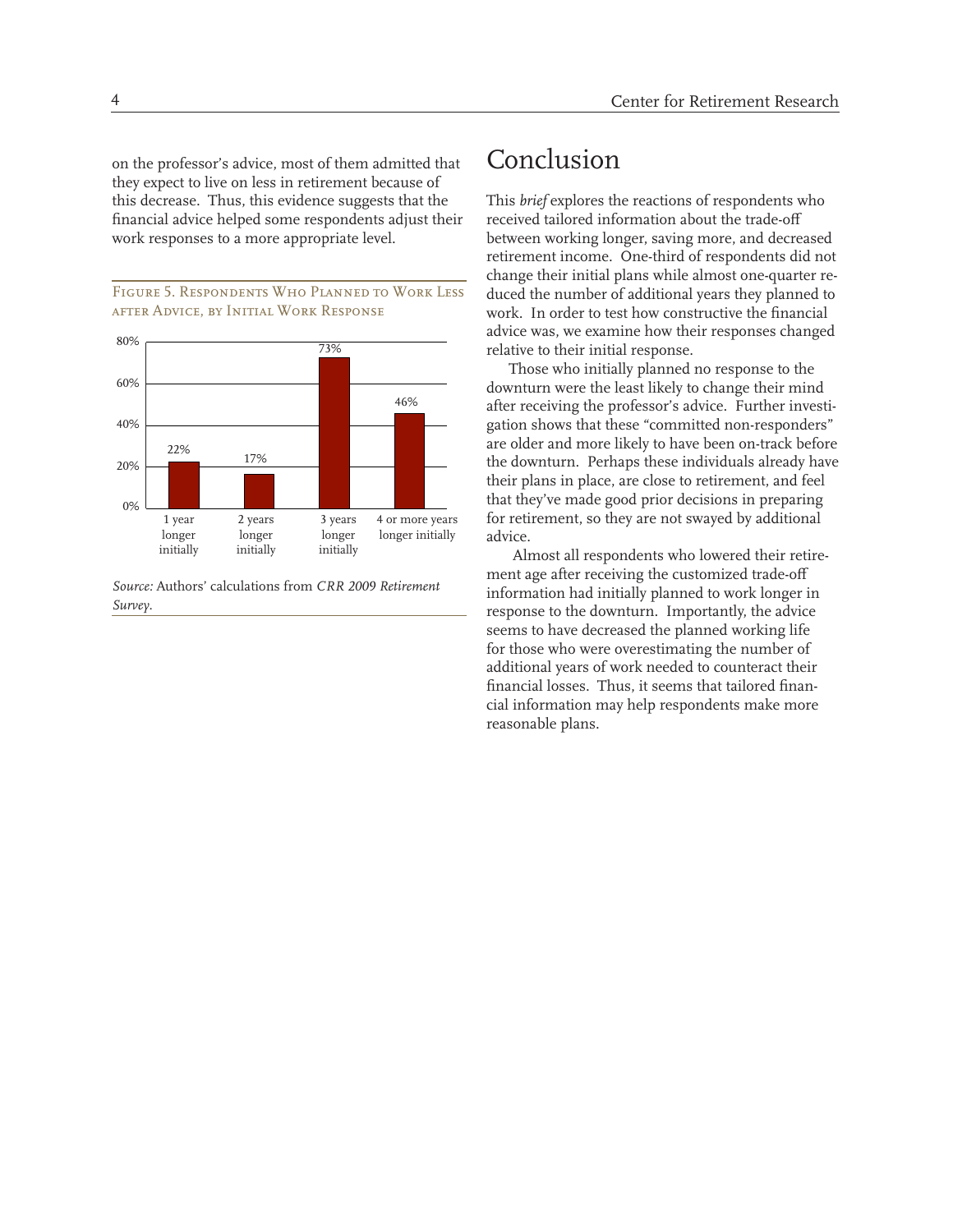#### Endnotes

1 Information about the sample design and survey methodology is available in Munnell et al. (2010).

- 2 Sass, Monk, and Haverstick (2010).
- 3 Coe and Haverstick (2010a).
- 4 Coe and Haverstick (2010b).

5 This sample consists of 349 respondents with valid responses to the work longer and save more questions initially (q37\_1, q31, and q32) and after receiving the quantified trade-off information (q3, q1, and q2). For more information on the entire sample, see Coe and Haverstick (2010a).

6 The saving decision is based on the response to both saving questions – what they have done since the downturn and what they plan to do over the next 12 months. Respondents who answered "save more" for one question and "save less" for the other saving question were counted as not changing their saving. One percent of the sample planned to save less, but these respondents are included in the "work less" and "work longer" categories.

7 An extra year of work means three things: (1) an extra year of contributions and the associated investment returns; (2) an extra year of returns on existing assets; and (3) one less year of consumption out of retirement assets. Combined, these factors make the number of additional years of work needed to recoup a financial loss relatively small. See Sass, Monk, and Haverstick (2010) for more information.

8 The proportion of respondents initially planning to work at least four years longer who decreased their work plans is likely underestimated. The initial work response is top-coded at four years, so we can only measure a decrease if a respondent changed to working three years longer or less.

## References

- Center for Retirement Research at Boston College. 2009. *2009 Retirement Survey*. Chestnut Hill, MA. Available at: http://crr.bc.edu/data\_enclave/ crr\_2009\_retirement\_survey\_data.html.
- Coe, Norma B. and Kelly Haverstick. 2010a. "How Do Responses to the Downturn Vary by Household Characteristics?" *Issue in Brief* 10-17. Chestnut Hill, MA: Center for Retirement Research at Boston College.
- Coe, Norma B. and Kelly Haverstick. 2010b. "Responding to the Downturn: How Does Information Change Behavior?" *Issue in Brief* 10-20. Chestnut Hill, MA: Center for Retirement Research at Boston College.
- Munnell, Alicia H., Norma B. Coe, Kelly Haverstick, and Steven A. Sass. 2010. "Overview of the 2009 CRR Retirement Survey." Working Paper 2010-15. Chestnut Hill, MA: Center for Retirement Research at Boston College.
- Sass, Steven A., Courtney Monk, and Kelly Haverstick. 2010. "Workers' Response to the Market Crash: Save More, Work More?" *Issue in Brief* 10-3. Chestnut Hill, MA: Center for Retirement Research at Boston College.